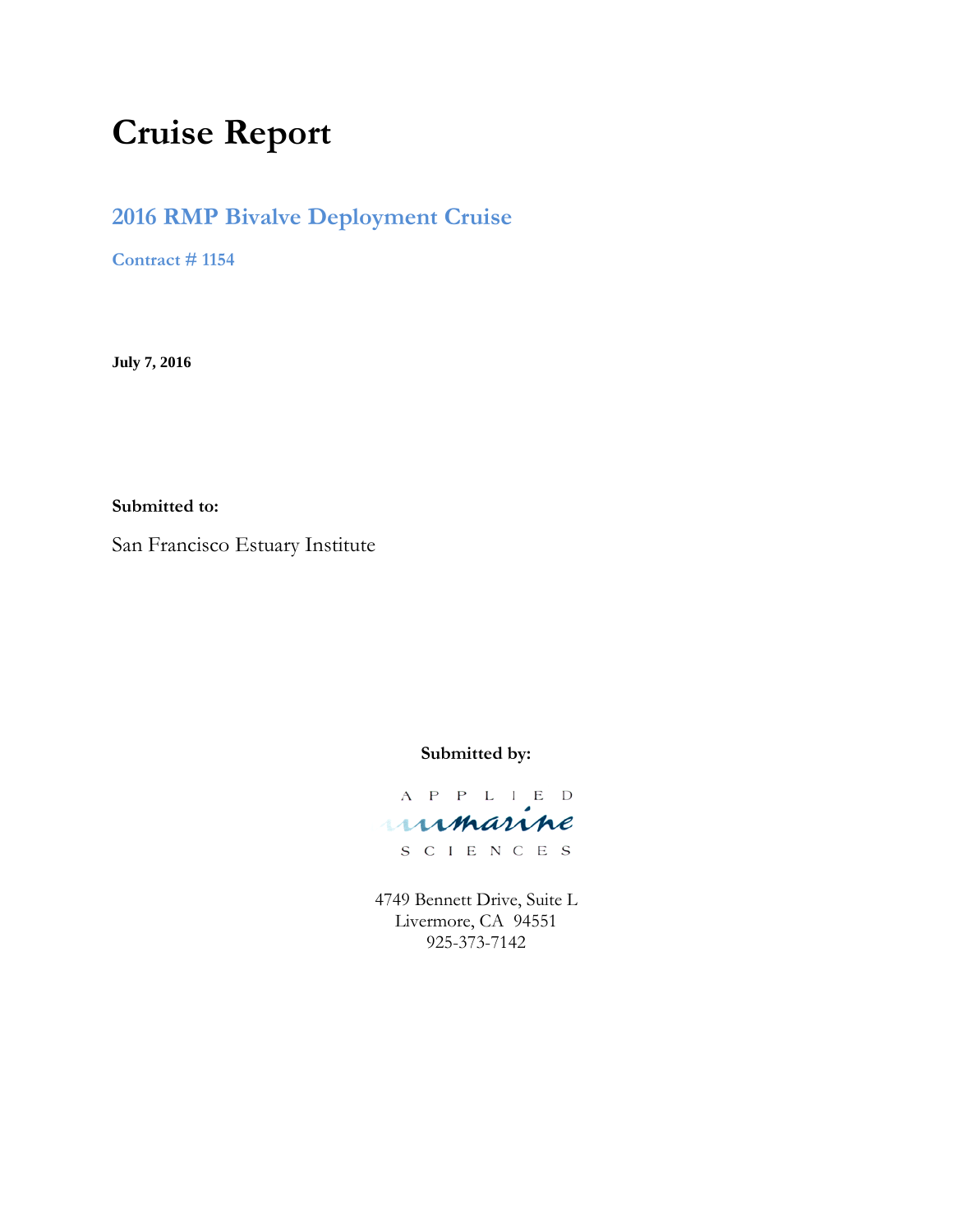# **1. Introduction**

This report describes activities associated with the 2016 bivalve deployment cruise of the Regional Monitoring Program (RMP). Measurement of contaminant concentrations in transplanted bivalves accumulated during dry season deployment is designed to provide long-term data on the bioaccumulation of select trace elements and trace organic compounds in tissue throughout the Estuary.

Contaminant bioaccumulation in transplanted bivalve tissues is measured by collecting bivalves from sites that are known to have low contaminant concentrations and transplanting them to mooring locations in the Estuary. *Mytilus californianus* were collected from Bodega Head on June 7, 2016, and stored in filtered seawater tanks located at the Bodega Marine Laboratory (BML) until their deployment. While undergoing depuration, Bodega Marine Laboratory staff inspected mussels and scrubbed clean of fouling organisms to minimize potential spread of nonresident species associated with their deployment in San Francisco Bay.

AMS divers attached bivalves to moorings at seven sites on June 28 – July 1, 2016. For 2016, primary deployment locations included Redwood Creek, Coyote Creek, Yerba Buena Island, and Pinole Point; additional deployments were made at secondary sites Dumbarton Bridge, Alameda, and San Pablo Bay, and will only be analyzed in the event of the loss of mooring or extensive mortality experienced at one of the primary locations. At each site, bivalves were deployed in three cages, targeting four compartments holding twenty-five bivalves in each cage.

As first conducted beginning with the 2006 deployments, in 2016 there is no mid-deployment maintenance cruise scheduled, as previous analyses showed no difference in bivalve growth or survival between maintained and unmaintained deployments. Bivalve retrieval is scheduled for October 2016.

# **2. Cruise Report**

# **2.1.Objectives**

All water-based sampling was conducted from the *RV Questuary*. The objectives of the sampling effort were:

- 1. Collect *M. californianus* from Bodega Head State Marine Reserve and conduct a de-fouling operation on each bivalve during depuration.
- 2. Deploy bivalves at seven sites within San Francisco Bay.
- 3. Record a CTD profile at each station.

### **2.2.Personnel**

The personnel and work assignments for this cruise are shown in [Table 1.](#page-2-0)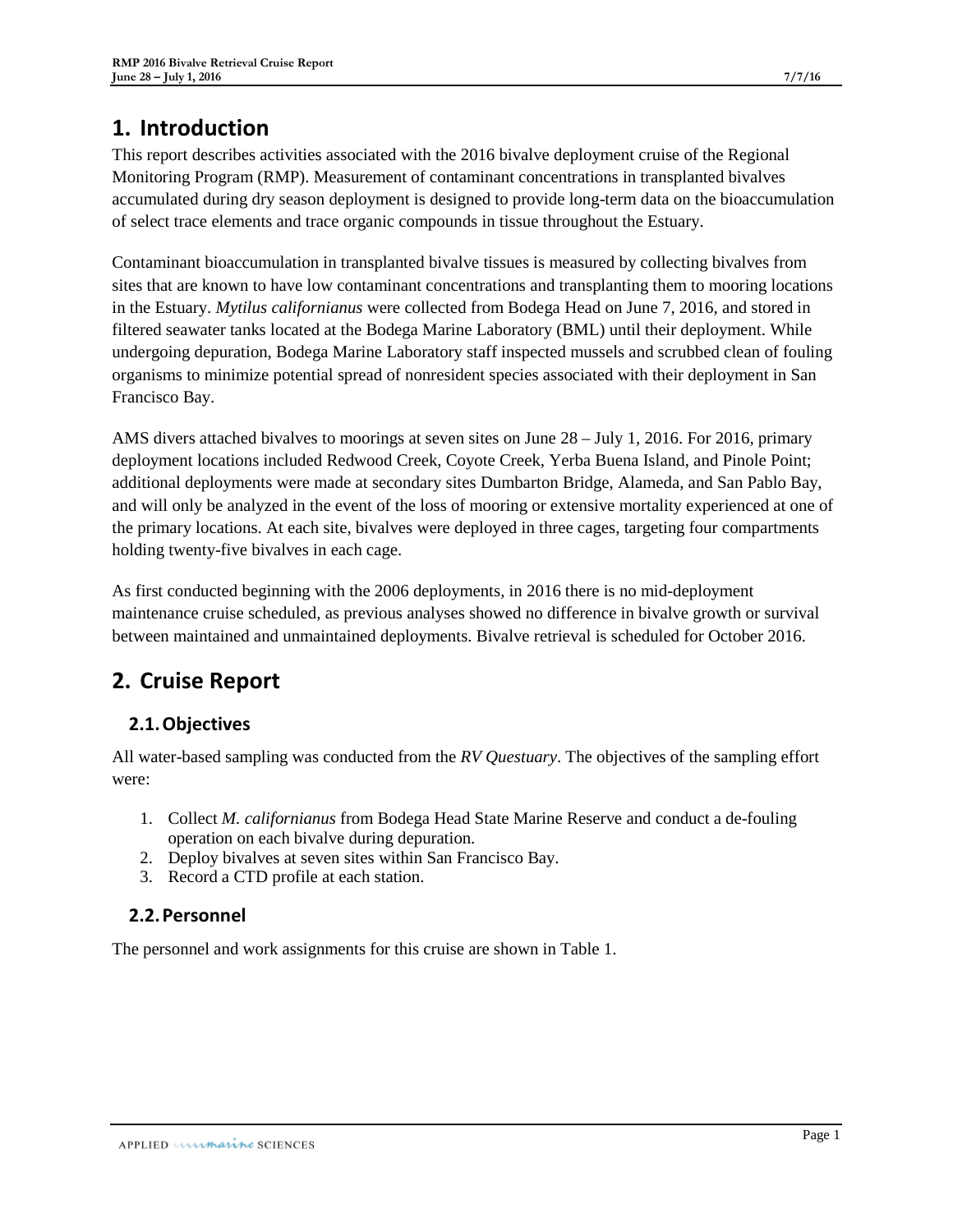| <b>Name</b>      | <b>Affiliation</b> | <b>Duties</b>                          | <b>Contact</b>              |
|------------------|--------------------|----------------------------------------|-----------------------------|
| Paul Salop       | AMS                | Cruise Manager, diver, T-0 collections | salop@amarine.com           |
| Jim Elliott      | AMS.               | Diver, Dive Tender                     | jim.elliottmarine@gmail.com |
| Jay Johnson      | AMS.               | Diver, Dive Tender, T-0 collections    | johnson@amarine.com         |
| Aroon Melwani    | AMS.               | T-0 collections, Dive Tender           | linder@amarine.com          |
| Jennifer Sun     | <b>SFEI</b>        | Observer, bivalve preparations         | jennifers@sfei.org          |
| Jonas Donnenfeld | <b>SFEI</b>        | Observer, bivalve preparations         | jonasd@sfei.org             |
| David Morgan     | <b>RTC</b>         | R/V Questuary skipper                  | dmorgan@sfsu.edu            |

### <span id="page-2-0"></span>**Table 1. Personnel for 2016 RMP Water Cruise**

## **2.3.Sampling Activities**

Sampling activities for the 2016 RMP Bivalve Deployment Cruise are shown in [Table 2.](#page-2-1)

| Date          | <b>Time</b> | <b>Activity</b>                                                                                                                                                                                                                              |
|---------------|-------------|----------------------------------------------------------------------------------------------------------------------------------------------------------------------------------------------------------------------------------------------|
| June 7, 2016  | 0600-1100   | Mr. Salop, Dr. Melwani, and Mr. Johnson collected M. californianus from<br>Bodega Head. The mussels were transferred to BML where they were<br>placed in polyethylene aquaculture grow-out bags and suspended in filtered<br>seawater tanks. |
| June 27, 2016 | 1000-1500   | Dr. Melwani retrieved M. californianus from BML and transferred to<br>Richmond.                                                                                                                                                              |
| June 28, 2016 | 0830-0933   | Mobilized gear aboard RV Questuary, Emeryville Marina. Departed for<br>Yerba Buena Island site (BC10).                                                                                                                                       |
|               | 1000-1050   | Deployed bivalves at YBI site. Departed for Alameda site (BB71).                                                                                                                                                                             |
|               | 1126-1235   | Deployed bivalves at Alameda site. Departed for Emeryville Marina.                                                                                                                                                                           |
|               | 1315-1345   | Arrived at Emeryville Marina and demobilized vessel. Bivalves stored on<br>vessel overnight. Mr. Salop refilled dive tanks.                                                                                                                  |
| June 29, 2016 | 0630-0655   | Mobilized gear aboard RV Questuary, Emeryville Marina. Departed for<br>Redwood Creek (BA40) site.                                                                                                                                            |
|               | 0820-1000   | Installed new mooring and deployed bivalves at Redwood Creek site.<br>Departed for Coyote Creek site (BA10).                                                                                                                                 |
|               | 1030-1105   | Arrived Coyote Creek. Divers assessed the situation and determined a safe<br>dive was not possible due to equipment issues and wind / current<br>conditions. Departed for Emeryville Marina.                                                 |
|               | 1355-1420   | Arrived Emeryville Marina and demobilized vessel. Mr. Salop refilled dive<br>tanks. Mr. Johnson retained bivalves for T-0 analysis for transport to AMS.<br>Bivalves stored on vessel overnight.                                             |
| June 30, 2016 | 0845-0900   | Mobilized gear aboard RV Questuary, Vallejo Municipal Marina. Departed<br>for San Pablo Bay site (BD20).                                                                                                                                     |
|               | 0950-1042   | Installed mooring and deployed bivalves at San Pablo Bay site. Departed<br>for Pinole Point site (BD30).                                                                                                                                     |
|               | 1110-1137   | Deployed bivalves at Pinole Point site. Departed for Vallejo Municipal<br>Marina.                                                                                                                                                            |

<span id="page-2-1"></span>**Table 2. Sampling Activities for 2016 RMP Bivalve Deployment Cruise**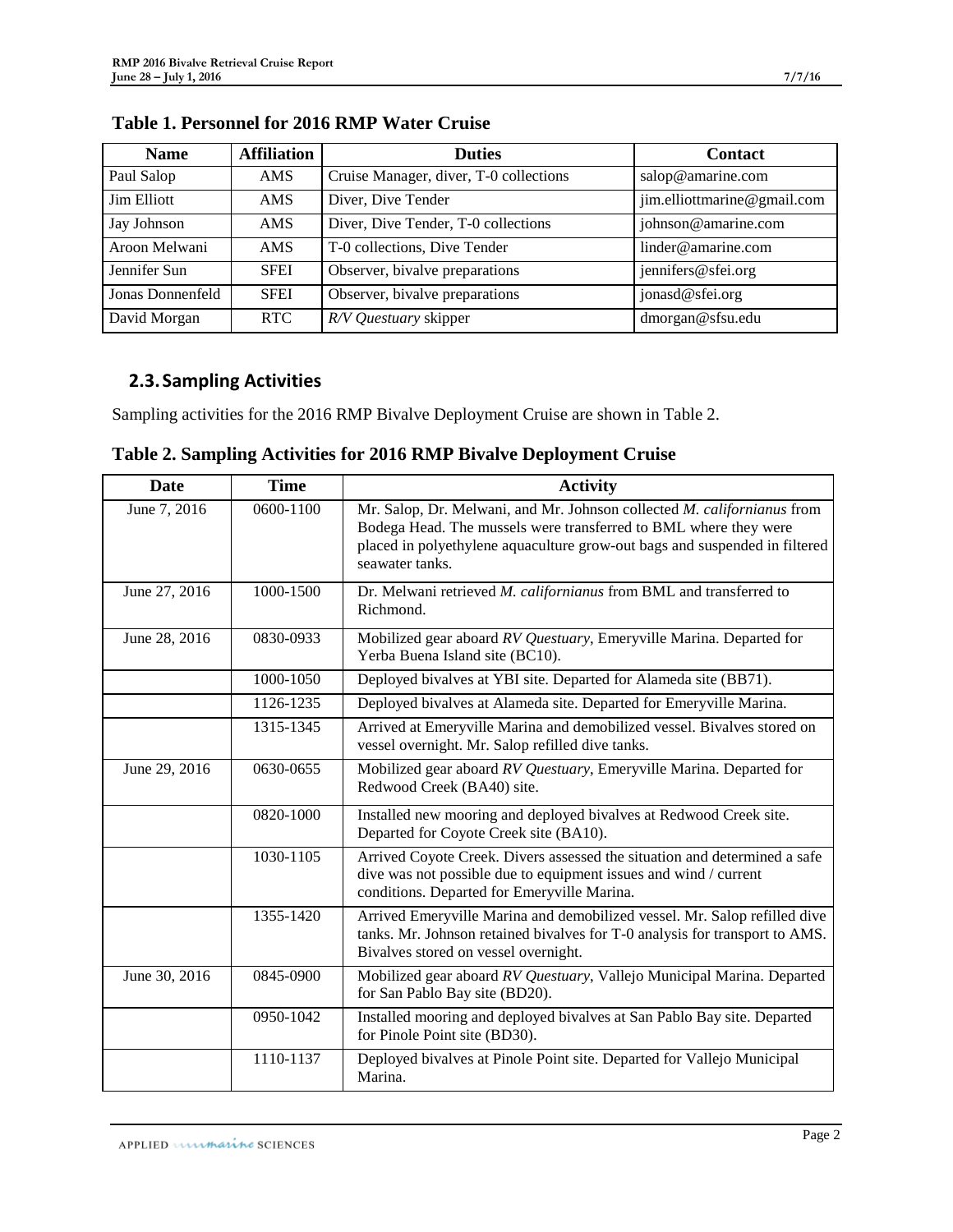| Date         | <b>Time</b> | <b>Activity</b>                                                                                                                 |
|--------------|-------------|---------------------------------------------------------------------------------------------------------------------------------|
|              | 1220-1235   | Arrived Vallejo Municipal Marina and demobilized vessel. Bivalves stored<br>on vessel overnight. Mr. Salop refilled dive tanks. |
| July 1, 2016 | 0750-0833   | Mobilized gear aboard RV Questuary, Emeryville Marina. Departed for<br>Coyote Creek site (BA10).                                |
|              | 1015-1115   | Deployed bivalves at Coyote Creek site. Departed for Dumbarton Bridge<br>site $(BA30)$ .                                        |
|              | 1135-1210   | Deployed bivalves at Dumbarton Bridge site. Departed for Emeryville<br>Marina.                                                  |
|              | 1335-1405   | Arrived Emeryville Marina and demobilized vessel. Msrs. Salop and<br>Johnson retained all equipment for transport to AMS.       |

## **2.4.Sampling Sites**

RMP sampling sites are summarized in [Table 3](#page-3-0) and shown in Appendix [3.](#page-6-0) The target allocation of mussels to each lab per analysis is shown in [Table 4.](#page-3-1) Actual numbers of bivalves deployed at each station are summarized in [Table 5.](#page-3-2)

#### <span id="page-3-0"></span>**Table 3. Coordinates for RMP Bivalve Stations for 2016.**

| <b>Site</b> | Lat      | Long         | <b>Comments</b>                                                         |
|-------------|----------|--------------|-------------------------------------------------------------------------|
| $T-0$       | 38.22050 | $-123.06550$ | Mussels collected from intertidal rock outcrops                         |
| <b>BA10</b> | 37.46983 | $-122.06383$ | Channel marker "B" (formerly "18")                                      |
| <b>BA30</b> | 37.51333 | $-122.13467$ | Channel marker "14"                                                     |
| <b>BA40</b> | 37.54700 | $-122.19500$ | Channel marker "4"                                                      |
| <b>BB71</b> | 37.69550 | $-122.33967$ | Channel marker "1" 1.65 nmi. SE of Hunters Point                        |
| BC10        | 37.81392 | $-122.35873$ | Pilings 30m SW of Bay Bridge, center pile in only remaining dolphin     |
| <b>BD30</b> | 38.01667 | $-122.36750$ | Channel marker "P"; no ground line – mooring within body length of pile |
| BD20        | 38.05900 | $-122.42367$ | Channel marker "4." Channel marker replaced in 2014.                    |

<span id="page-3-1"></span>

|              |  |  | Table 4. Target Number of Mussels and Sample Mass For Each Site (all sites receive the |  |
|--------------|--|--|----------------------------------------------------------------------------------------|--|
| same amount) |  |  |                                                                                        |  |

<span id="page-3-2"></span>

| <b>Sample</b>                | <b>Analyzing</b> | <b>Target Mass</b> | <b>Target Number of</b> | <b>Comments</b> |
|------------------------------|------------------|--------------------|-------------------------|-----------------|
|                              | Lab              | (gww)              | <b>Individuals</b>      |                 |
| Organics + special studies   |                  | 180                | 100                     |                 |
| <b>PBDEs</b>                 | <b>AXYS</b>      | 10                 | 5                       |                 |
| <b>PAHs</b>                  | <b>AXYS</b>      | 20                 | 10                      |                 |
| Se                           | <b>BAL</b>       | 10                 | 5                       |                 |
| Algal toxins                 | <b>UCSC</b>      |                    | 10                      |                 |
| Archive                      | <b>TBD</b>       | 135                | 70                      |                 |
| <b>Emerging Contaminants</b> | <b>SIU</b>       | 60                 | 30                      |                 |
| (analytes TBD)               |                  |                    |                         |                 |
| Growth                       | <b>AMS</b>       | N/A                | 30                      |                 |
| Contingency/Loss             |                  |                    | 80                      |                 |
|                              |                  | 240                | 240                     |                 |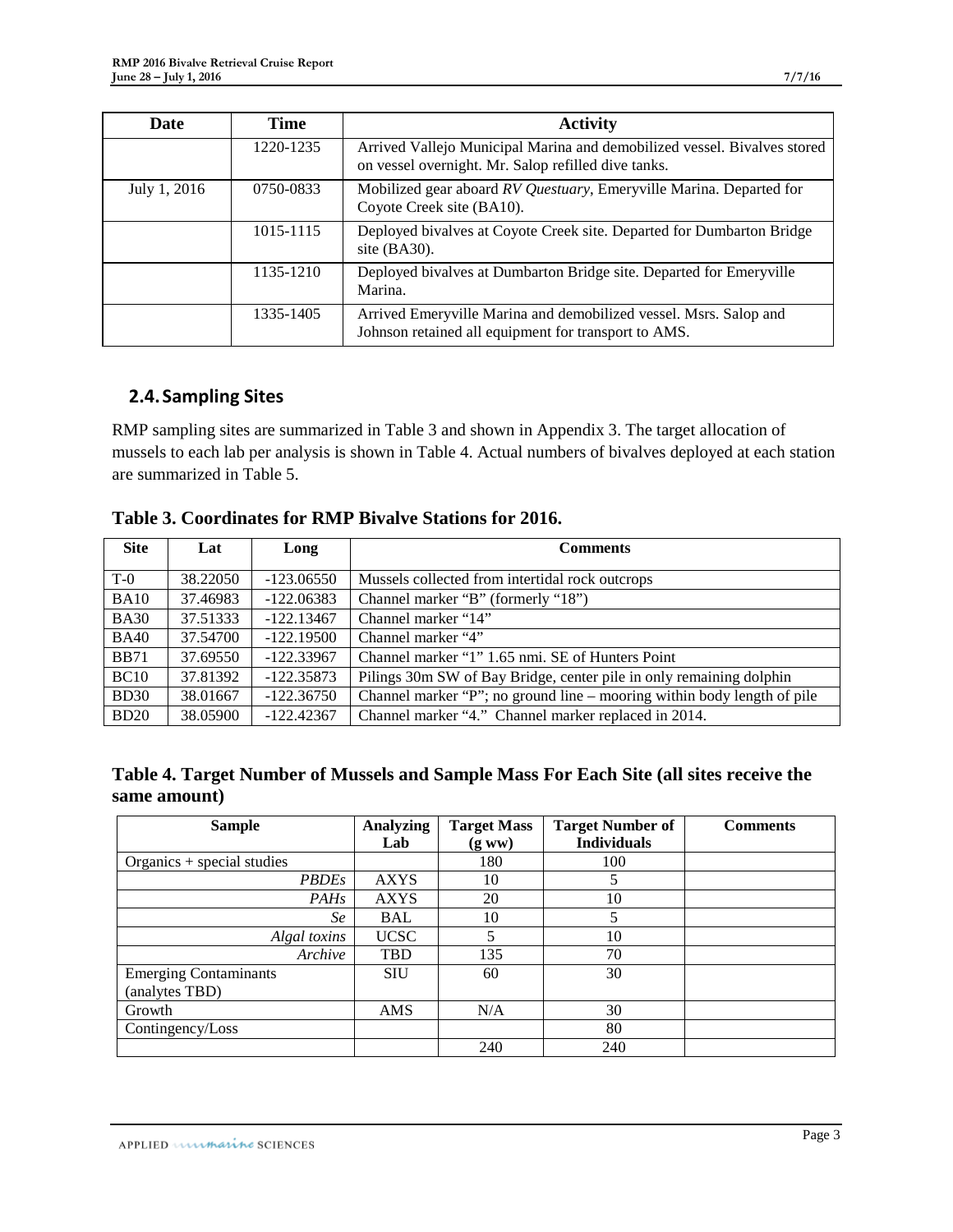| CODE<br><b>SITE</b> | <b>REGION</b> | Target | <b>Actual</b> | Comment                                                                     |
|---------------------|---------------|--------|---------------|-----------------------------------------------------------------------------|
| $T-0$               | N/A           | 180    | 180           | Archived 6/29/16                                                            |
| <b>BA10</b>         | South Bay     | 300    | 300           |                                                                             |
| BA30 <sup>1</sup>   | South Bay     | 300    | 294           | Insufficient mussels for full allotment at final dive site                  |
| <b>BA40</b>         | South Bay     | 300    | 300           |                                                                             |
| BB71 <sup>1</sup>   | Central Bay   | 300    | 300           |                                                                             |
| BC10                | Central Bay   | 300    | 275           | One compartment opened during dive operations causing<br>loss of 25 mussels |
| BD30                | North Bay     | 300    | 300           |                                                                             |
| BD20 <sup>1</sup>   | North Bay     | 300    | 300           |                                                                             |
| $BG20^2$            | <b>Rivers</b> | N/A    | N/A           |                                                                             |
| $BG30^2$            | <b>Rivers</b> | N/A    | N/A           |                                                                             |
| $T-1$               | N/A           | 30     | <b>TBD</b>    | Growth only                                                                 |

Notes:

<sup>1</sup>Back up deployment site. Samples will be deployed and processed using the same methods as the primary sites but will only be analyzed by the laboratory if the primary sites cannot be sampled. Samples from the backup sites will be archived even if the primary stations are sampled.

Analysis to be performed on resident *Corbicula fluminea* only. Due to small size of individual clams, allocation of bivalves will be made on mass / volume basis.

### **2.5.Discussion**

#### *2.5.1.New Installations*

One new mooring was installed over the course of cruise operations.

• At the Redwood Creek site (BA40), the shackle securing the buoy line to the earth anchor had failed; a new buoy, buoy line, and shackle were therefore secured to the existing earth anchor.

#### *2.5.2.Use of Contingency Day*

The combination of a tide that turned from flood to ebb just over thirty minutes prior to predicted, strong winds in opposition to current, and a required mooring replacement earlier in the day led divers to discontinue dive operations on June  $29<sup>th</sup>$  without completing all target sites. Dive operations were completed at the two remaining sites on Friday, July  $1<sup>st</sup>$ .

#### *2.5.3.Yerba Buena Island Installation*

Divers deployed mussels at the last remaining dolphin proximate to the historic deployment location to the south of the Eastern span of the Bay Bridge and the north of the Coast Guard facility. Several of the piles making up the dolphin have broken off below surface but remain secured to the center pile. The dolphin will likely endure through the three-month deployment, but is thought unlikely to be available for safe, secure deployment in 2018. We recommend looking at alternative locations / methodologies for this site in advance of 2018 deployments.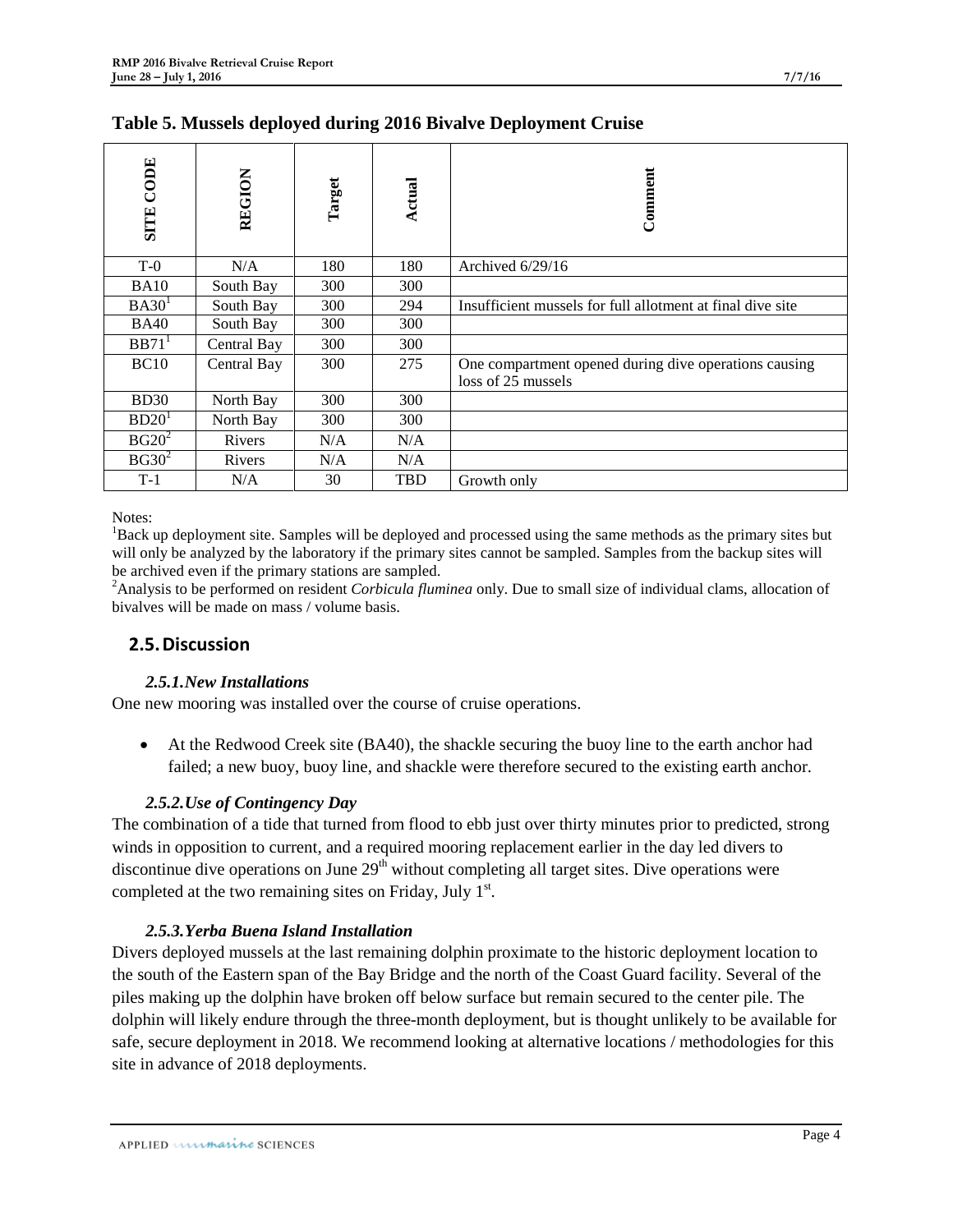## *2.5.4.Sample Identification*

The sample ID system that will be applied for all samples is as follows:

#### RMP-16BR-XXXX

Where:

| <b>RMP</b>  | $=$ | Project                    |
|-------------|-----|----------------------------|
| 16          | $=$ | Cruise Year                |
| <b>BR</b>   | $=$ | Matrix (Bivalve Retrieval) |
| <b>XXXX</b> | $=$ | Unique ID number           |